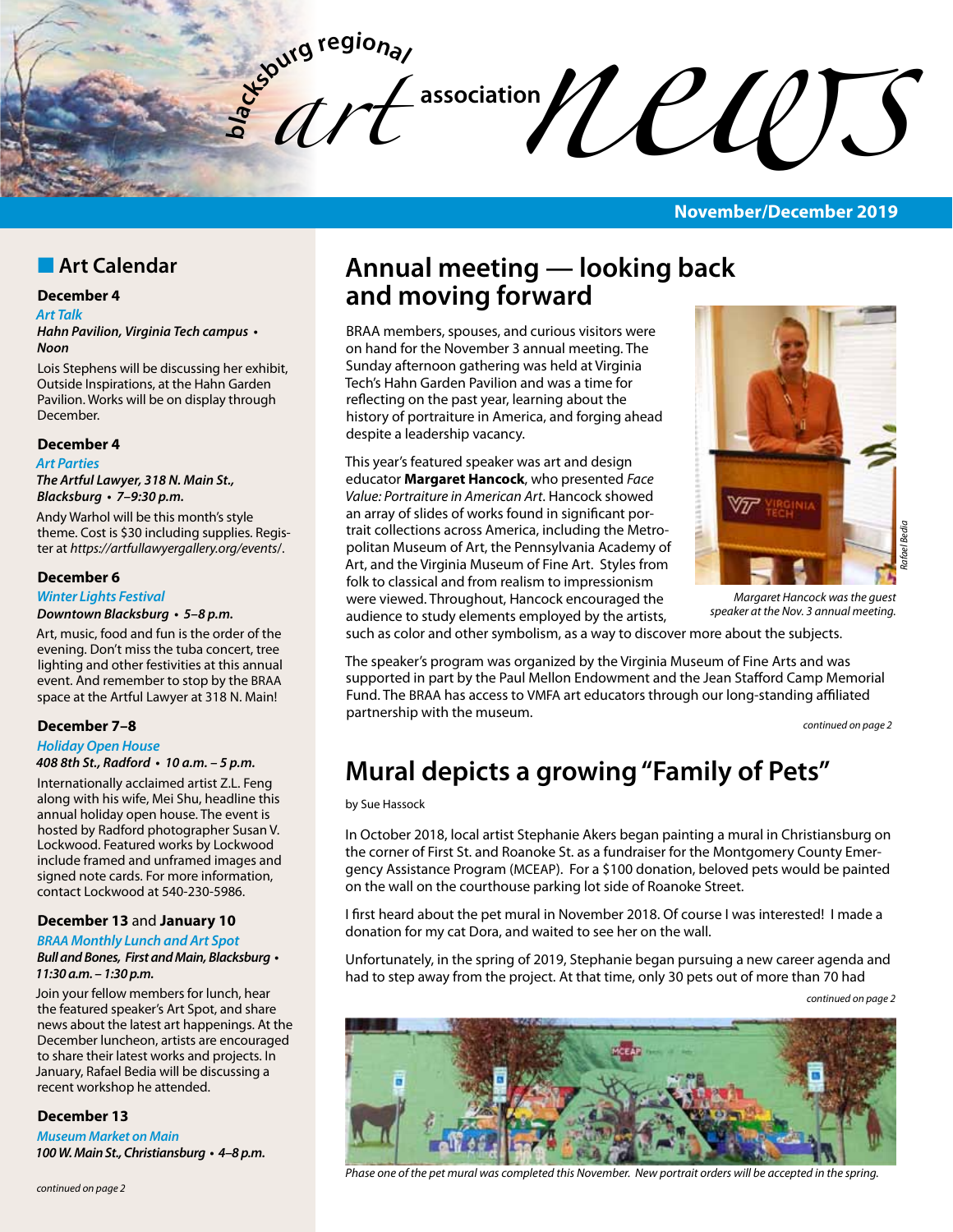The Montgomery Museum of Art and History invites everyone to the grand opening of this new gift shop. Stop by and enjoy refreshments while shopping for unique gifts!

## **December 15**

*Figure Drawing The Artful Lawyer, 318 N. Main St.,*  **Blacksburg • 6:30–8:30 p.m.** 

Come sketch live models! Tickets close on the Friday before each session and the cost is \$10. Boards and easels provided; artists need to bring their own drawing supplies. For more information and registration, visit *https://artfullawyergallery.org/events*/.





*The mural progressed throughout the summer and fall resulting in 87 animal portraits.*

## n **Calendar** *continued from page 1* **annual meeting** *continued from page 1*

Following the portrait discussion, outgoing president **Gerri Young** was recognized for her dedicated leadership and outstanding years of service to the organization and presented with a book of members' art and notes of appreciation along with a gift card to Miller Off Main. After a refreshment break, Young gave a brief annual report and recognized board members and other volunteers. The report was followed by election of officers, with no candidate for presidency.

Thanks to all who contributed to the event; notably, **Linda Correll** for organizing the meeting space and speaker arrangements and **Robi Sallee** for coordinating the refreshments and compiling the art book gift.  $\blacksquare$ 



*Robi Sallee (right) presents a book of members' art to outgoing president Gerri Young in honor of her six years of leadership.*

## **family of pets** *continued from page 1*

been painted. MCEAP board members Matt Nottingham and Brenda Springer put out a call for artists to assist in completing the mural. Now I could be even more involved, so I volunteered. Altogether nine artists agreed to help, several of them from BRAA.

In May, Brenda met with me and several other artists to discuss how we could continue the project. While investigating the wall and what had been painted, we came to the unavoidable conclusion that what had been done so far had already started to peel. We would have to remove everything that had been painted and completely clean the wall before sealing it correctly and applying a base coat of background color. I took the lead on the project and began the work of photographing and tracing all the pets already completed so they would be fairly easy to reproduce later.

Greg Branscome of New Look Exterior agreed to power wash the wall at no charge if we added his three dogs to the mural (Abby, Levi, and Roxy). Matt Nottingham and Brenda Springer of the MCEAP board and other volunteers scraped the remaining paint off, applied sealer and primed the wall in green. We made the decision to do this in stages so we could begin painting animals on one section while further work was underway for prepping on another section.

I had never painted a mural before, and have only been painting for the last six years, but I brought my engineering skills to the project: I researched as much as I could about prepping a wall, and I'm experienced in designing and implementing a project from big picture to small detail: painting a wall with pets isn't much different from designing software, only the resources are different!

In June I designed a new mural, and began the task of laying it out. I started repainting the original animals and adding the others, including Dora, my own cat. During the hot summer and into the fall I painted 71 animals, the rainbow steps, and a tree. The task was made even more difficult because in some instances we no longer had the original photos of the pets, and had only the original paintings to work from.

Eventually some of the other artists in the group were able to find time to paint with me. With the help of Lee Walker, Mary Ratliff, Joanna Reinhold and Nikki Pynn, we completed 67 dogs, 14 cats, three horses, one duck, one rabbit and one goat, plus several bees, butterflies, and dragonflies, (a total of 87 animals!) One of the dogs, Lyle, is a therapy dog, who goes to Falling Branch Elementary, so I added a frog which is the mascot for their school. Lyle and his owner came by the wall one day and they both loved his portrait!

Lee did a wonderful job of adding bark to the rudimentary tree that I had outlined as well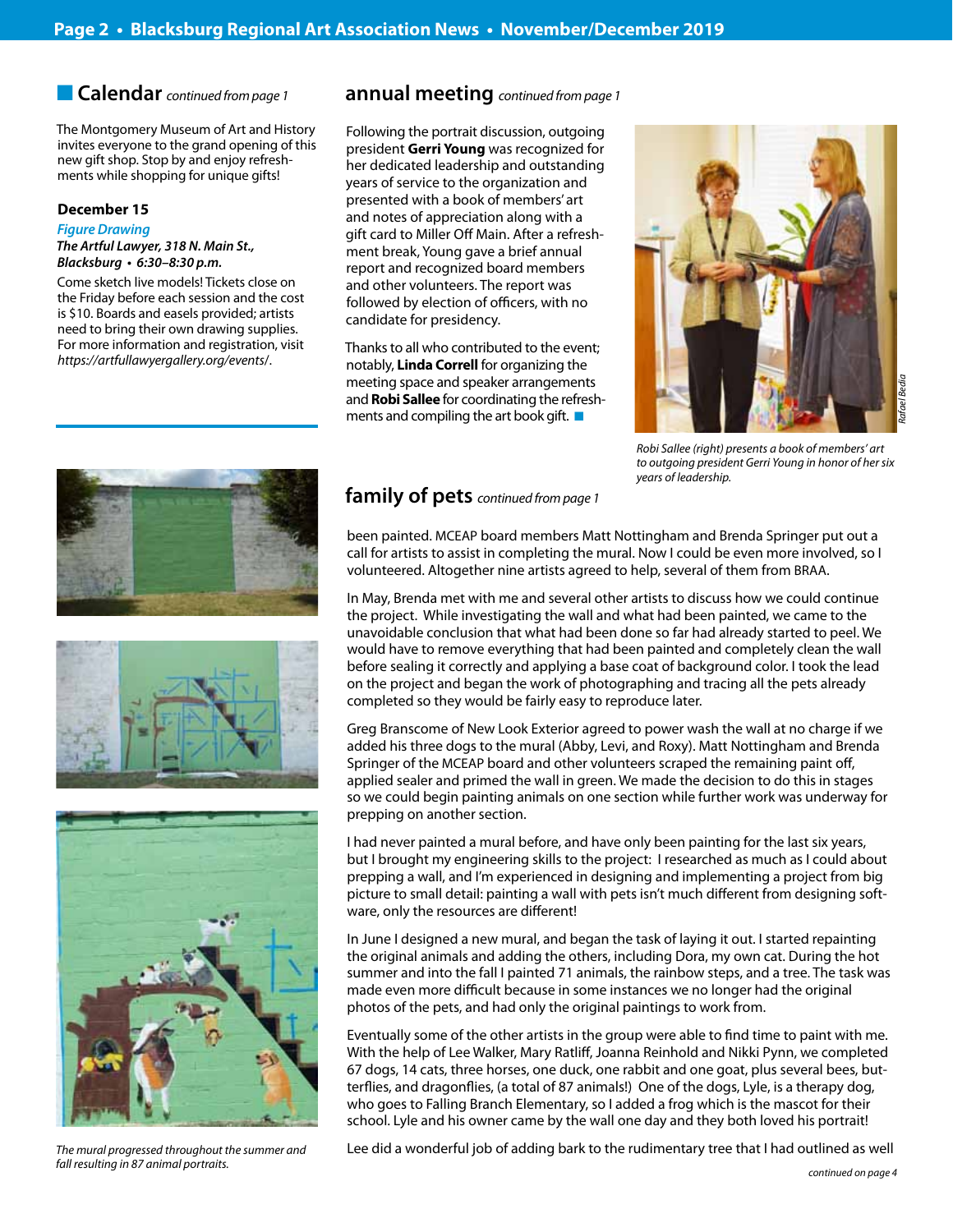Ī



*Many of the 24 exhibitors in Montgomery Museum of Art and History's biannual show are BRAA members. Above are glimpses of the November 7 member artists' exhibit reception. Works will be displayed through December.*

# **Volunteers needed for anniversary celebration**

What would a 70<sup>th</sup> BRAA anniversary celebration look like? A party? An historical exhibit? A publicity campaign to raise awareness?

You can help with those decisions! BRAA has been championing art since its birth in 1950. Volunteers are needed to lead or serve on a committee to honor this milestone.

If you're still reading this, please recognize that our BRAA is at a crossroads. We currently do not have a president and the need for volunteers is critical. If you can contribute some time to planning this anniversary celebration, please email *braaarts@gmail.com*.

# n **Kudos**

**Shaun Whiteside**'s painting, *Autoportrait*, was awarded third place at the Riverviews Artspace's 11<sup>th</sup> annual Juried Art Show opening reception on November 1 in Lynchburg. The juror, Joseph Krakora, is the former executive officer for external and international affairs at the National Gallery of Art, Washington, DC. The exhibition will be on view through December 13. Congratulations, Shaun!

## **New Members**

A hearty welcome to new BRAA members **Eric Cooper**, **Christine Mahaley**, **Elizabeth Mears**, and **Jerri Nemiro**.

**Dues time!**

Membership fees for 2020 are due by Dec. 31. To download a membership form, select the join/forms tab at *https://www.blacksburgart.org/*. Those who have joined after Oct. 1 do not have to pay another fee for the following year. If you are over the age of 80, you do not have to pay for membership, but need to submit a form to indicate your desire to stay involved and receive BRAA communications. For more information, contact Rafael Bedia at *bediari1@cox.net*.

## **Now Showing**

**October 15 – January 15** (except where indicated otherwise)

**Jeanette Bowker, Larry Mitchell, Tom Jenssen,** and **Rejane Pratelli,** The Artful Lawyer BRAA Gallery, Blacksburg

**Marie Collier**, Zeppoli's, Blacksburg

**Judy Crowgey**, Warm Hearth, Blacksburg (Nov. – Jan. 15)

**Diana Law Dougherty**, First Bank & Trust, Christiansburg

**Danie Janov,** Long and Foster, Blacksburg

**Delbert Jones**, Virginia Tech Women's Center

**Ruth Lefko**, Brown Insurance, Blacksburg

**Susan Lockwood,** Holtzman Alumni Center Gallery, Virginia Tech (thru Jan. 31)

**Maxine Lyons**, Glade Church, Blacksburg

**Betty Moore**, Pointe West Management, Blacksburg

**Joy Rosenthal**, Shaheen Law Firm, Blacksburg

**Robi Sallee**, See Mark Optical, Blacksburg

**Karen Sewell**, Blue Ridge Cancer Care, Blacksburg

**Walter Shroyer**, Blacksburg Transit

**Lois Stephens**, Hahn Garden Pavilion, Virginia Tech campus (Nov. thru Dec.)

**Gerri Young**, Main Street Inn, Blacksburg

*"The main thing is to be moved, to love, to hope, to tremble, to live."* 

**~ Auguste Rodin**